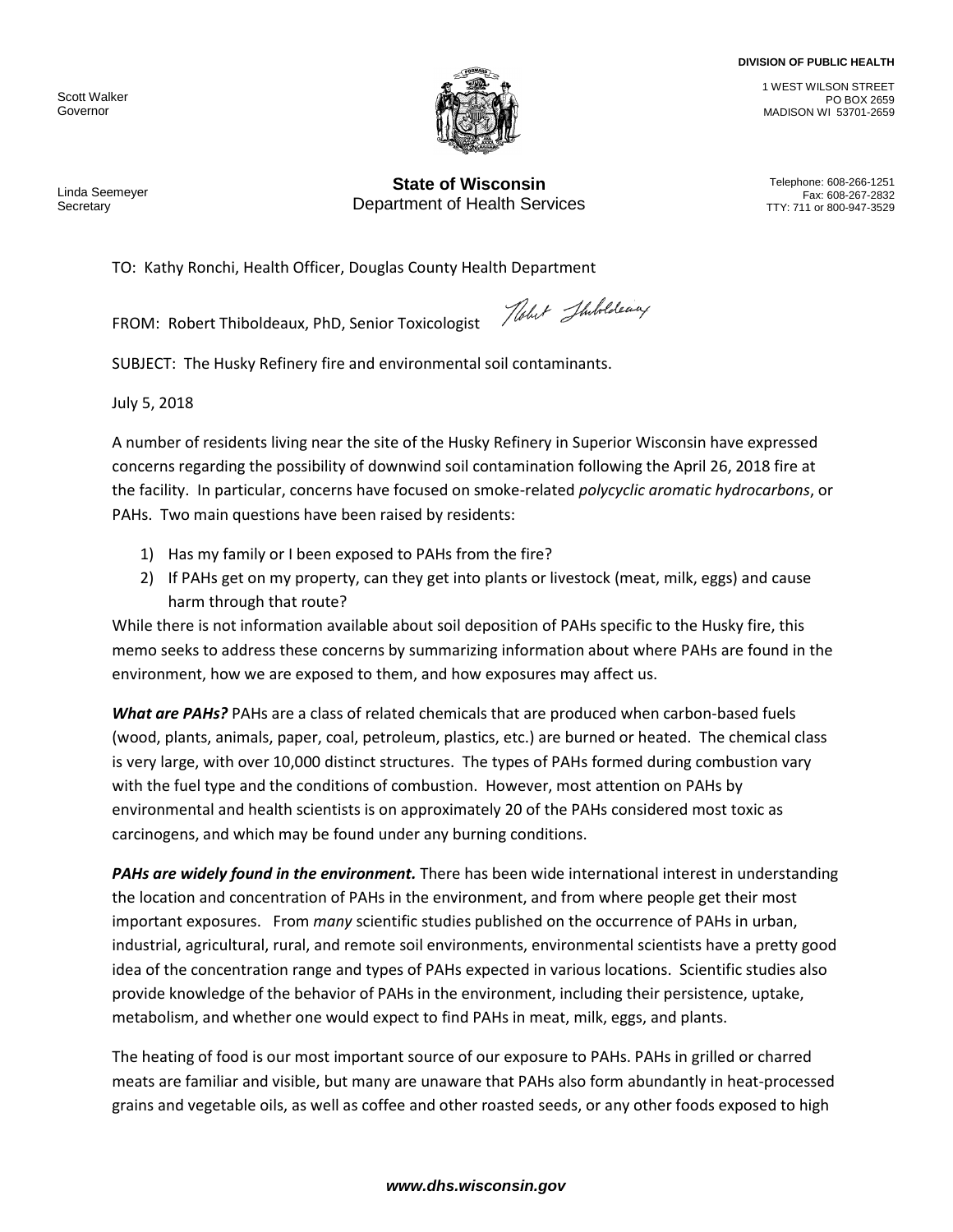heat during cooking or processing. Based on surveys of the type and concentration of PAHs in food, soil, and air, it is possible to estimate the amount of our exposure from various sources. The Wisconsin Department of Health Services estimates that approximately 85% of our total PAH exposure comes from charred or heat-processed food. Most of the remainder of our exposure is split between what we breathe from air and what is found in soil. We are exposed to PAHs in soil when we inadvertently eat tiny amounts of soil or dust each day.

*What about uptake of PAHs from soil into crop plants and livestock?* Research indicates that very little of our exposure to PAHs comes from milk and eggs. When fish, birds, or mammals eat PAHs in food or soil, the chemicals are metabolized, primarily in the liver, then are eliminated from the body. When animals are analyzed for the presence of PAHs in tissues, most are found in the liver and little if any in meat. The routes of elimination are mostly feces and urine, but some elimination can also occur through the fat in milk and eggs. Our potential for exposure to PAHs in milk varies, but from available studies our estimated exposure is approximately one-half of what we separately get from incidental exposure to soil, and much less that our normal exposure from other foods. PAHs are also found in bird eggs. Studies in both wild and domestic birds show that the presence of PAHs in eggs is widespread. The concentration in both wild and domestic bird eggs is similar to that found in milk fat.

Research indicates that very little of our exposure to PAHs comes from vegetables. The chemical properties of PAHs are such that they tend not to be taken up through the roots and sap of plants, but instead stick to soil particles and to the waxy exterior of plant roots. PAHs also break down in soil over time. The best way to avoid PAHs that may be transferred to plants from soil is to make sure food plants, particularly root crops, are properly washed and/or peeled. For people that garden in urban or former industrial areas that tend to have higher levels of various soil contaminants, it is a common practice to create raised beds supplemented with cleaner soils.

*How can PAHs affect our health?* PAHs can be harmful when they are chemically altered, either through metabolism or sunlight, to a form that reacts with, and damages, our body's cells. Our bodies are adapted to metabolizing and eliminating small amounts of PAH exposure each day, but people that have larger, more frequent exposures have a greater risk of illness. For most people, exposure to PAHs occurs predominantly through food. However, much of what is known of the harm caused by PAHs comes from workers who regularly get PAHs on their skin or lungs in the form of tar and concentrated sooty dusts, and from people that purposely breathe PAHs in the form of tobacco smoke. Frequent exposure to concentrated PAHs on the skin in certain occupations can lead to "tar warts" that can develop into skin cancers. Lung, heart, and vascular problems develop over time in people that chronically breathe PAHs in the form of atmospheric particulates in smoke, vehicle exhaust, and stack emissions. Environmental air quality policies and rules are designed to protect the public from these sources of PAH exposure.

*What are the risks to gardens and agriculture in people living downwind from the Husky Refinery?* Since we do not have soil data, it is impossible to make quantitative declarations of risk from PAH exposure in areas near the refinery. However, everything we know about PAHs from studies around the world tells us that some degree of daily exposure is unavoidable, and that most of our exposure is from